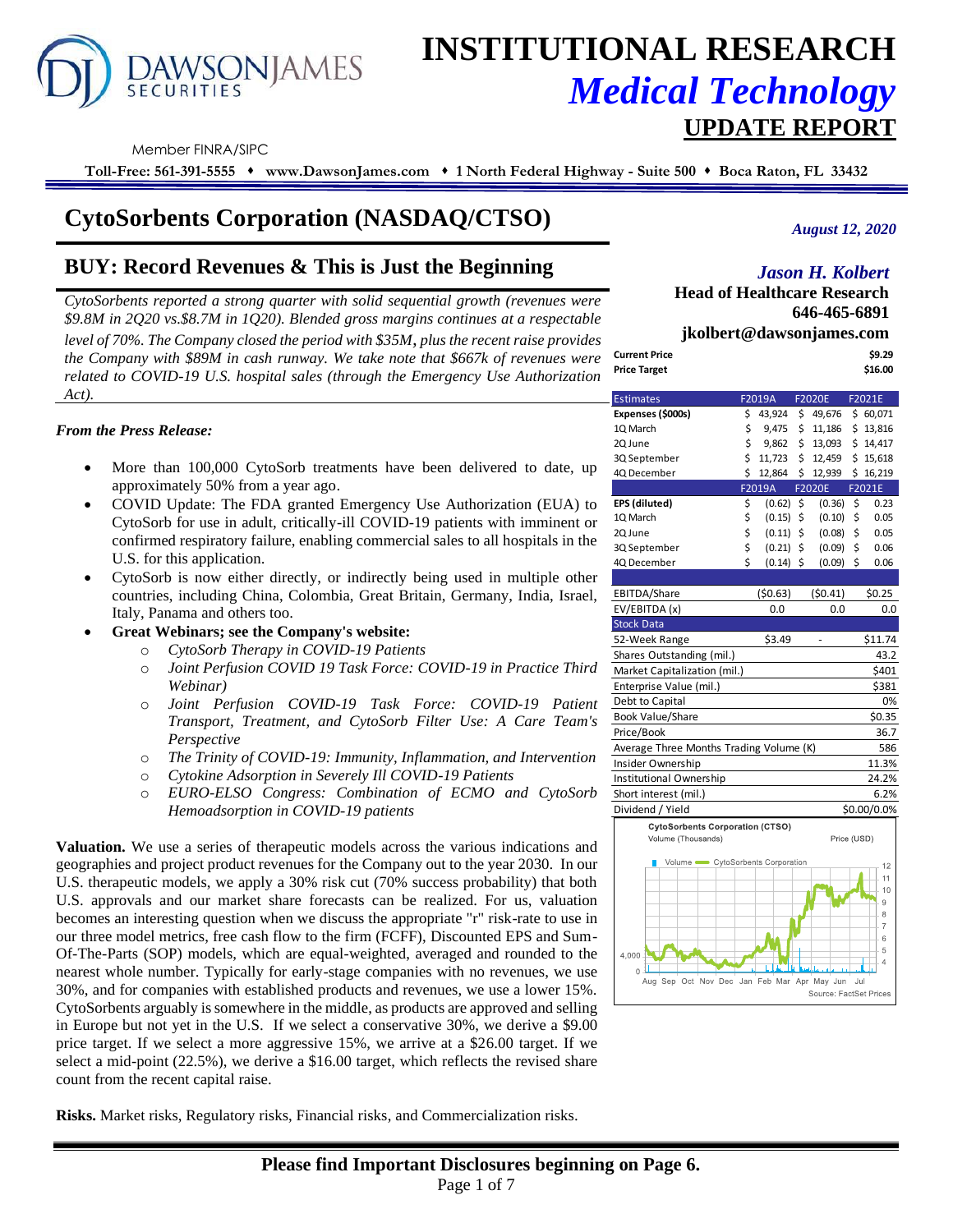

#### **Modeling Assumptions**

- 1. We assume continued steady growth for CytoSorb in the current key EU direct sales countries of Germany, Austria, and Switzerland.
- 2. We assume a selling price per cartridge of \$1,000 for direct sales and \$600 for distribution sales. We estimate that each patient will require an average of five units (CytoSorb cartridges) for sepsis treatment and three units for cardiac treatment.
- 3. We conservatively assume that CytoSorb can achieve a ten percent market share of the market in Germany, Austria, and Switzerland, and 3% of the market in the rest of the EU by 2030.
- 4. Our model includes CytoSorb revenues in the U.S. for cardiac surgery and sepsis beginning in 2022 upon commercialization. To these revenues, we apply a 70% probability of success (or 30% risk cut).

#### **Exhibit 1. CytoSorb sepsis EU direct sales (Germany, Austria, and Switzerland)**

| CytoSorb - Direct Sales (Germany, Austria, Switzerland)    | 2018E       | 2019E       | 2020E          | 2021E       | 2022E       | 2023E       | 2024E       | 2025E       | 2026E       | 2027E       | 2028E       | 2029E       | 2030E       |
|------------------------------------------------------------|-------------|-------------|----------------|-------------|-------------|-------------|-------------|-------------|-------------|-------------|-------------|-------------|-------------|
| EU population                                              | 506,327,109 | 507.441.029 | 508,557,399    | 509.676.225 | 510.797.513 | 511.921.267 | 513.047.494 | 514.176.199 | 515,307,386 | 516.441.062 | 517.577.233 | 518,715,903 | 519,857,078 |
| Germany population                                         | 81.202.563  | 81.632.936  | 82.065.591     | 82,500,539  | 82.937.791  | 83,377,362  | 83.819.262  | 84.263.504  | 84.710.100  | 85.159.064  | 85.610.407  | 86.064.142  | 86.520.282  |
| Austria population                                         | 8,446.189   | 8.448.723   | 8.451.257      | 8.453.793   | 8.456.329   | 8.458.866   | 8.461.404   | 8.463.942   | 8,466,481   | 8.469.021   | 8.471.562   | 8.474.103   | 8.476.646   |
| Switzerland population                                     | 8.098.152   | 8,115,158   | 8.132.200      | 8.149.277   | 8.166.391   | 8,183,540   | 8,200,726   | 8.217.947   | 8.235.205   | 8.252.499   | 8,269,829   | 8.287.196   | 8.304.599   |
| Critical care population (Sepsis included)                 | 498,509     | 500,804     | 503.110        | 505.428     | 507.759     | 510,101     | 512.455     | 514.822     | 517,200     | 519,591     | 521,994     | 524,410     | 526,838     |
| Percent of patients with access to hospitals with Cytosorb | 50%         | 50%         | 50%            | 50%         | 50%         | 50%         | 50%         | 50%         | 50%         | 50%         | 50%         | 50%         | 50%         |
| <b>Total patients</b>                                      | 249.254.60  | 250.401.88  | 251.555.07     | 252.714.20  | 253,879.30  | 255.050.41  | 256,227.55  | 257.410.75  | 258,600,06  | 259.795.49  | 260.997.08  | 262.204.88  | 263,418.89  |
| Market penetration                                         | 1.2%        | 1.7%        | 1.8%           | 2.0%        | 3.0%        | 4.0%        | 5.0%        | 5.5%        | 6.0%        | 6.5%        | 7.0%        | 7.5%        | 8.0%        |
| Total addressable patients                                 | 2.991       | 4.257       | 4.528          | 5.054       | 7.616       | 10.202      | 12.811      | 14.158      | 15.516      | 16,887      | 18.270      | 19.665      | 21.074      |
| Estimated units per patient                                |             |             |                |             |             |             |             |             |             |             |             |             |             |
| Total filter needed                                        | 14.955      | 21.284      | 22.640         | 25.271      | 38.082      | 51.010      | 64.057      | 70.788      | 77,580      | 84.434      | 91.349      | 98.327      | 105,368     |
| Cost of therapy                                            | 1.030       | 1.041 S     | 1.051<br>- \$  | 1.062 S     | 1.072 S     | $1.083$ \$  | 1.094       | $1,105$ S   | $1.116$ \$  | 1.127 S     | 1.138 S     | 1.149 S     | 1.161       |
| Change in price                                            | 1%          | 1%          | 1%             | 1%          | 1%          | 1%          | 1%          |             | 1%          | 1%          | 1%          | 1%          | 1%          |
| Revenue ('000)                                             | 15,408      | 22.148 S    | 23.795<br>- \$ | 26.826 S    | 40.829      | 55.237      | 70.058<br>- | 78.194 S    | 86,554      | 95.142 \$   | 103.964 S   | 113.024 \$  | 122,328     |
| Risk factor                                                |             |             |                |             |             |             |             |             |             |             |             |             |             |
| Total revenue ('000)                                       | 15,408 \$   | 22.148 \$   | 23.795 \$      | 26.826 S    | 40.829      | 55,237      | 70.058 \$   | 78.194 S    | 86.554 \$   | 95.142 \$   | 103.964 S   | 113,024 \$  | 122.328     |

*Source: Dawson James estimates*

#### **Exhibit 2. CytoSorb sepsis EU sales by distributorship (excluding Germany, Austria, and Switzerland)**

| CytoSorb - Direct Sales (Germany, Austria, Switzerland)    | 2018E         | 2019E       | 2020E         | 2021E       | 2022E       | 2023E       | 2024E       | 2025E       | 2026E       | 2027E       | 2028E       | 2029E       | 2030E       |
|------------------------------------------------------------|---------------|-------------|---------------|-------------|-------------|-------------|-------------|-------------|-------------|-------------|-------------|-------------|-------------|
| <b>EU</b> population                                       | 506.327.109   | 507.441.029 | 508,557,399   | 509.676.225 | 510.797.513 | 511.921.267 | 513.047.494 | 514.176.199 | 515.307.386 | 516.441.062 | 517.577.233 | 518,715,903 | 519,857,078 |
| Germany population                                         | 81.202.563    | 81.632.936  | 82.065.591    | 82,500,539  | 82.937.791  | 83.377.362  | 83,819,262  | 84.263.504  | 84,710,100  | 85,159,064  | 85.610.407  | 86.064.142  | 86,520,282  |
| Austria population                                         | 8.446.189     | 8,448.723   | 8.451.257     | 8.453.793   | 8,456,329   | 8,458,866   | 8,461,404   | 8.463.942   | 8.466.481   | 8,469,021   | 8.471.562   | 8.474.103   | 8,476,646   |
| <b>Switzerland population</b>                              | 8.098.152     | 8.115.158   | 8.132.200     | 8.149.277   | 8.166.391   | 8.183.540   | 8,200,726   | 8.217.947   | 8.235.205   | 8.252.499   | 8.269.829   | 8.287.196   | 8.304.599   |
| Critical care population (Sepsis included)                 | 498,509       | 500,804     | 503.110       | 505.428     | 507,759     | 510,101     | 512.455     | 514.822     | 517.200     | 519.591     | 521.994     | 524.410     | 526.838     |
| Percent of patients with access to hospitals with Cytosorb | 50%           | 50%         | 50%           | 50%         | 50%         | 50%         | 50%         | 50%         | 50%         | 50%         | 50%         | 50%         | 50%         |
| <b>Total patients</b>                                      | 249.254.60    | 250,401.88  | 251.555.07    | 252.714.20  | 253.879.30  | 255.050.41  | 256.227.55  | 257,410.75  | 258,600,06  | 259.795.49  | 260.997.08  | 262.204.88  | 263,418.89  |
| Market penetration                                         | 1.2%          | 1.7%        | 1.8%          | 2.0%        | 3.0%        | 4.0%        | 5.0%        | 5.5%        | 6.0%        | 6.5%        | 7.0%        | 7.5%        | 8.0%        |
| Total addressable patients                                 | 2.991         | 4.257       | 4.528         | 5.054       | 7.616       | 10.202      | 12.811      | 14.158      | 15,516      | 16.887      | 18.270      | 19.665      | 21.074      |
| Estimated units per patient                                |               |             |               |             | яf,         |             |             |             |             | 5.          |             |             |             |
| Total filter needed                                        | 14.955        | 21.284      | 22.640        | 25.271      | 38,082      | 51,010      | 64.057      | 70.788      | 77,580      | 84.434      | 91.349      | 98.327      | 105,368     |
| Cost of therapy                                            | 1.030         | 1.041       | 1.051         | 1.062 S     | 1.072 \$    | 1.083       | 1.094 S     | 1.105 S     | $1.116$ S   | $1,127$ \$  | 1.138 S     | 1.149 S     | 1.161       |
| Change in price                                            | 1%            | 1%          | 1%            | 1%          |             | 1%          |             | 1%          | 1%          | 1%          | 1%          | 1%          | 1%          |
| Revenue ('000)                                             | 15,408<br>- 5 | 22.148 \$   | 23.795<br>- 5 | 26.826 S    | 40.829      | 55.237      | 70.058 \$   | 78.194 S    | 86,554      | 95.142 \$   | 103.964 S   | 113.024 \$  | 122,328     |
| Risk factor                                                |               |             |               |             |             |             |             |             |             |             |             |             |             |
| Total revenue ('000)                                       | 15,408        | 22.148 \$   | 23.795 \$     | 26,826      | 40.829      | 55,237      | 70.058 \$   | 78.194 S    | 86.554 \$   | 95.142 \$   | 103,964 S   | 113.024 \$  | 122.328     |

*Source: Dawson James estimates*

#### **Exhibit 3. CytoSorb U.S. sales for cardiac surgery**

| Exhibit 3. CytoSorb U.S. sales for cardiac surgery |  |             |             |             |             |             |             |             |             |                |             |             |             |             |
|----------------------------------------------------|--|-------------|-------------|-------------|-------------|-------------|-------------|-------------|-------------|----------------|-------------|-------------|-------------|-------------|
| <b>CytoSorb Cardiac Surgery US</b>                 |  | 2018E       | 2019E       | 2020E       | 2021E       | 2022E       | 2023E       | 2024E       | 2025E       | 2026E          | 2027E       | 2028E       | 2029E       | 2030E       |
| <b>US population</b>                               |  | 327.296.502 | 329,587,577 | 331.894.690 | 334.217.953 | 336,557,479 | 338.913.381 | 341,285,775 | 343.674.775 | 346,080,499    | 348.503.062 | 350.942.583 | 353.399.182 | 355,872,976 |
| Cardiac surgery                                    |  | ,009,027    | 1,012,054   | 1.015.090   | 1.018.136   | 1.021.190   | 1.024.254   | 1.027.326   | 1.030.408   | 1.033.499      | 1,036,600   | 1,039,710   | 1.042.829   | 1.045.957   |
| Market penetration                                 |  |             |             |             | 0.0%        | 0.0%        | 0.3%        | 0.4%        | 0.5%        | 1.2%           | 1.2%        | 1.2%        | 1.2%        | 1.2%        |
| Total addressable patients                         |  |             |             |             |             |             | 3.073       | 4.109       | 5.152       | 12,402         | 12.439      | 12.477      | 12.514      | 12.551      |
| Estimated units per patient                        |  |             |             |             |             | $3^{\circ}$ |             | $\sim$      |             |                | $\sim$      |             | $\sim$      |             |
| Total filter needed                                |  |             |             |             |             |             | 9.218       | 12.328      | 15,456      | 37,206         | 37,318      | 37,430      | 37.542      | 37.654      |
| Cost of therapy                                    |  |             |             |             | 2.500 S     | 2.513 S     | 2.525       | 2.538 S     | 2.550 S     | 2.563 S        | 2.576 S     | 2.589 S     | 2.602 S     | 2.615       |
| Change in price                                    |  |             |             |             | 1%          | 1%          | 1%          | 1%          | 1%          | 1%             | 1%          | 1%          | 1%          | 1%          |
| Revenue ('000)                                     |  |             |             |             |             |             | 23,277      | 31.284 \$   | 39.419 S    | 95.364<br>- \$ | 96.128 \$   | 96.899 \$   | 97.675 \$   | 98,458      |
| Risk factor                                        |  |             |             |             | 30%         | 30%         | 30%         | 30%         | 30%         | 30%            | 30%         | 30%         | 30%         | 30%         |
| Total revenue ('000)                               |  |             |             |             |             |             | 16,294 \$   | 21,899 \$   | 27,593 \$   | 66,755 \$      | 67,290 \$   | 67,829 \$   | 68,373 \$   | 68,921      |

*Source: Dawson James estimates*

#### **Exhibit 4. CytoSorb EU sales for cardiac surgery**

| <b>Exhibit 4. CytoSorb EU sales for cardiac surgery</b> |                   |            |           |           |           |                    |           |           |           |           |           |                |           |
|---------------------------------------------------------|-------------------|------------|-----------|-----------|-----------|--------------------|-----------|-----------|-----------|-----------|-----------|----------------|-----------|
| <b>CytoSorb Cardiac Surgery EU</b>                      | 2018E             | 2019E      | 2020E     | 2021E     | 2022E     | 2023E              | 2024E     | 2025E     | 2026E     | 2027E     | 2028E     | 2029E          | 2030E     |
| Cardiac surgery                                         | ,509,018          | 1.512.036  | 1.515.060 | 1.518.090 | 1.521.126 | 1.524.169          | 1.527.217 | 1.530.271 | 1,533,332 | .536.399  | 1.539.471 | 1.542.550      | 1,545,635 |
| Market penetration                                      | 0.09%             | 0.1%       | 0.2%      | 0.3%      | 0.4%      | 0.5%               | 0.6%      | 0.7%      | 0.7%      | 0.7%      | 0.7%      | 0.7%           | 0.7%      |
| Total addressable patients                              | 1,358             | 1,512      | 2.273     | 4.554     | 6.085     | 7,621              | 9,163     | 10.712    | 10.733    | 10,755    | 10,776    | 10.798         | 10,819    |
| Estimated units per patient                             | $\sim$            |            |           |           |           | $\sim$             |           |           | $\sim$    | $\sim$    |           |                |           |
| Total filter needed                                     | 4.074             | 4.536      | 6.818     | 13,663    | 18.254    | 22,863             | 27,490    | 32.136    | 32.200    | 32,264    | 32.329    | 32.394         | 32,458    |
| Cost of therapy                                         | 500               | 500 \$     | 500       | 503       | 505       | 508                | 510 S     | 513 S     | 515 \$    | 518 \$    | 520       | 523 \$         | 526       |
| Change in price                                         | 0%                | 0%         | 1%        | 1%        | 1%        | 1%                 | 1%        | 1%        | 1%        | 1%        | 1%        | 1%             | 1%        |
| Revenue ('000)                                          | 2.037             | 2.268      | 3.409     | 6.866 S   | 9.218     | 11.604             | 14.022 \$ | 16.474 S  | 16,589 \$ | 16.705    | 16.822 S  | 16,940<br>- \$ | 17,059    |
| Risk factor                                             |                   |            |           |           |           |                    |           |           |           |           |           |                |           |
| Total revenue ('000)                                    | $2037$ $\epsilon$ | $2268$ $$$ | 3.409     | 2.3888    | 9.218     | $11604$ $\epsilon$ | $14022$ S | 16.474 \$ | 16589 \$  | 16,705 \$ | 16822 \$  | 16,940         | 17059     |

*Source: Dawson James estimates*

#### **Exhibit 5. CytoSorb U.S. sales for sepsis**

| <b>Exhibit 5. CytoSorb U.S. sales for sepsis</b> |  |             |             |             |             |             |             |             |             |             |             |             |             |             |
|--------------------------------------------------|--|-------------|-------------|-------------|-------------|-------------|-------------|-------------|-------------|-------------|-------------|-------------|-------------|-------------|
| <b>US population</b>                             |  | 327.296.502 | 329.587.577 | 331.894.690 | 334.217.953 | 336,557,479 | 338.913.381 | 341.285.775 | 343.674.775 | 346,080,499 | 348.503.062 | 350.942.583 | 353.399.182 | 355,872,976 |
| Severe sepsis patients                           |  | 981,890     | 988,763     | 995,684     | 1,002,654   | 1.009.672   | 1,016,740   | 1,023,857   | 1.031.024   | 1.038.241   | 1.045.509   | 1,052,828   | 1.060.198   | 1.067.619   |
| Market penetration                               |  |             |             |             | 0.1%        | 0.2%        | 0.5%        | 1.0%        | 2.0%        | 2.1%        | 2.3%        | 2.5%        | 2.7%        | 3.0%        |
| Total addressable patients                       |  |             |             |             | 1.003       | 2.019       | 5,084       | 10,239      | 20,620      | 21,803      | 24.047      | 26,321      | 28,625      | 32.029      |
| Estimated units per patient                      |  |             |             |             |             |             |             |             |             |             |             |             |             |             |
| Total filter needed                              |  |             |             |             | 5.013       | 10.097      | 25.419      | 51.193      | 103.102     | 109,015     | 120.234     | 131,603     | 143.127     | 160.143     |
| Cost of therapy                                  |  |             |             |             | 2.500 S     | 2.525       | 2.550       | $2.576$ \$  | 2.602 S     | 2.628 S     | 2.654 S     | 2.680 S     | 2.707 \$    | 2.734       |
| Change in price                                  |  |             |             |             | 1%          | 1%          | 1%          |             |             | 1%          | 1%          | 1%          | 1%          | 1%          |
| Revenue ('000)                                   |  |             |             |             | $12.533$ S  | 25.494 S    | 64.824 S    | 131.860     | 268.222 S   | 286,441 S   | 319,076 S   | 352.742 S   | 387.464 S   | 437.865     |
| Risk factor                                      |  |             |             |             | 30%         | 30%         | 30%         | 30%         | 30%         | 30%         | 30%         | 30%         | 30%         | 30%         |
| Total revenue ('000)                             |  |             |             |             | 8.773 S     | 17,846      | 45.376 \$   | 92.302      | 187,755 \$  | 200,508 \$  | 223.353     | 246.919 S   | 271.225 \$  | 306.505     |

*Source: Dawson James estimates*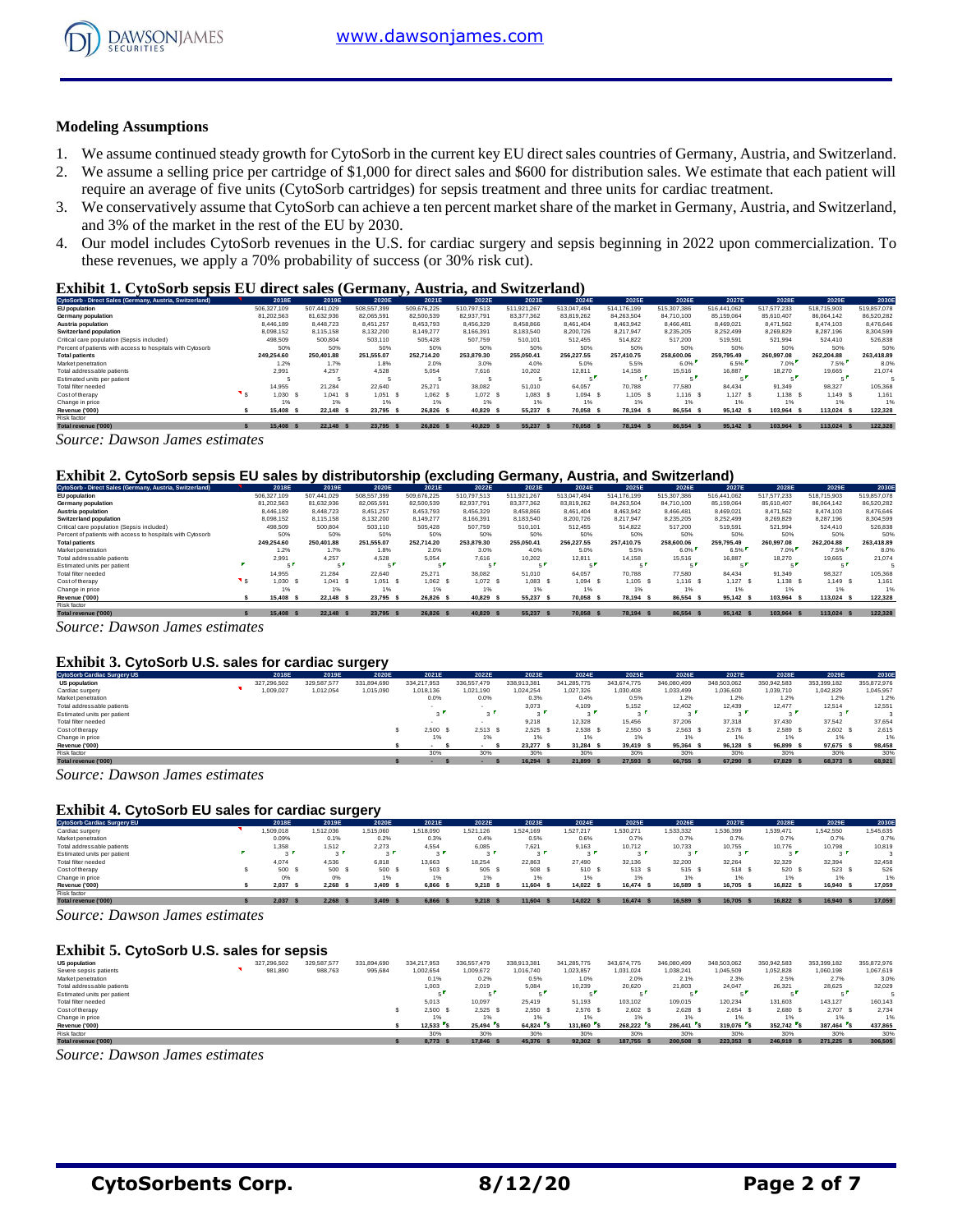

**Valuation.** We use a series of therapeutic models across the various indications and geographies and project product revenues for the Company out to the year 2030. In our U.S. therapeutic models, we apply a 30% risk cut (70% success probability) that both U.S. approvals and our market share forecasts can be realized. For us, valuation becomes an interesting question when we discuss the appropriate "r" risk-rate to use in our three model metrics, free cash flow to the firm (FCFF), Discounted EPS and Sum-Of-The-Parts (SOP) models, which are equal-weighted, averaged and rounded to the nearest whole number. Typically for early-stage companies with no revenues, we use 30%, and for companies with established products and revenues, we use a lower 15%. CytoSorbents arguably is somewhere in the middle, as products are approved and selling in Europe but not yet in the U.S. If we select a conservative 30%, we derive a \$9.00 price target. If we select a more aggressive 15%, we arrive at a \$26.00 target. If we select a mid-point (22.5%), we derive a \$16.00 target. Given the Company's unique position with approval in Europe, established proof of concept, and a product that works, we select the mid-point of 22.5% and set our target for CytoSorbents at \$16.00.<br> **Exhibit 6. FCFF Model**<br>
Price Target \$ 16<br>
Price Target \$ 16<br>  $\frac{1}{2020}$ 

## **Exhibit 6. FCFF Model**

| Average s       |  |
|-----------------|--|
|                 |  |
| Price Target \$ |  |
| Year            |  |
|                 |  |

| Average \$                     | - 10 -     |           |           |                          |                          |         |                          |                          |                          |          |         |                          |         |
|--------------------------------|------------|-----------|-----------|--------------------------|--------------------------|---------|--------------------------|--------------------------|--------------------------|----------|---------|--------------------------|---------|
| Price Target \$<br>Year        | 16<br>2020 |           |           |                          |                          |         |                          |                          |                          |          |         |                          |         |
|                                |            |           |           |                          |                          |         |                          |                          |                          |          |         |                          |         |
| DCF Valuation Using FCF (mln): |            |           |           |                          |                          |         |                          |                          |                          |          |         |                          |         |
| units ('000)                   | 2018A      | 2019A     | 2020E     | 2021E                    | 2022E                    | 2023E   | 2024E                    | 2025E                    | 2026E                    | 2027E    | 2028E   | 2029E                    | 2030E   |
| EBIT                           | (17, 830)  | (20, 358) | (14, 599) | 9,301                    | 32,034                   | 83,013  | 147,875                  | 252,067                  | 315,248                  | 356,152  | 386,456 | 405,408                  | 401,536 |
| <b>Tax Rate</b>                | 0%         | 5%        | 8%        | 10%                      | 12%                      | 15%     | 18%                      | 21%                      | 24%                      | 28%      | 33%     | 33%                      | 33%     |
| EBIT (1-t)                     | (17, 830)  | (19, 340) | (13, 431) | 8,371                    | 28,190                   | 70,561  | 121,257                  | 199,133                  | 239,589                  | 256,429  | 258,926 | 271,623                  | 269,029 |
| CapEx                          | (493)      | (698)     | (768)     | (845)                    | (929)                    | (1,022) | (1, 124)                 | (1,237)                  | (1, 361)                 | (1, 497) | (1,646) | (1, 811)                 | (1,992) |
| Depreciation                   | 391        | 582       | 667       | $\overline{\phantom{0}}$ | $\overline{\phantom{a}}$ |         | $\overline{\phantom{a}}$ | $\overline{\phantom{a}}$ | $\overline{\phantom{a}}$ |          |         | $\overline{\phantom{0}}$ |         |
| Change in NWC                  |            |           |           |                          |                          |         |                          |                          |                          |          |         |                          |         |
| <b>FCF</b>                     | (17, 932)  | (19, 457) | (13,531)  | 7,526                    | 27,261                   | 69,539  | 120,133                  | 197,896                  | 238,228                  | 254,933  | 257,279 | 269,812                  | 267,037 |
| PV of FCF                      | (26, 910)  | (23, 834) | (13,531)  | 6,144                    | 18,166                   | 37,828  | 53,348                   | 71,739                   | 70,498                   | 61,585   | 50,736  | 43,435                   | 35,092  |
| Discount Rate                  | 22.5%      |           |           |                          |                          |         |                          |                          |                          |          |         |                          |         |
| Long Term Growth Rate          | 1%         |           |           |                          |                          |         |                          |                          |                          |          |         |                          |         |
| <b>Terminal Cash Flow</b>      | 1,254,453  |           |           |                          |                          |         |                          |                          |                          |          |         |                          |         |
| Terminal Value YE2030          | 164,852    |           |           |                          |                          |         |                          |                          |                          |          |         |                          |         |
|                                |            |           |           |                          |                          |         |                          |                          |                          |          |         |                          |         |
| <b>NPV</b><br>NPV-Debt         | 599,892    |           |           |                          |                          |         |                          |                          |                          |          |         |                          |         |
| Shares out ('000)              | 37,991     | 2030E     |           |                          |                          |         |                          |                          |                          |          |         |                          |         |
| NPV Per Share                  | 16         |           |           |                          |                          |         |                          |                          |                          |          |         |                          |         |
| Source: Dawson James estimates |            |           |           |                          |                          |         |                          |                          |                          |          |         |                          |         |

#### **Exhibit 7. Discounted EPS Model**

| <b>Current Year</b>      | 2020  |
|--------------------------|-------|
| Year of EPS              | 2030  |
| <b>Earnings Multiple</b> | 15    |
| <b>Discount Factor</b>   | 22.5% |
| <b>Selected Year EPS</b> | 7.08  |
| <b>NPV</b>               | 13.96 |

| <b>Exhibit 7. Discounted EPS Model</b><br>Current Year | 2020  |                 |       |                                                              |       |       |       |       |       |
|--------------------------------------------------------|-------|-----------------|-------|--------------------------------------------------------------|-------|-------|-------|-------|-------|
| Year of EPS                                            | 2030  |                 |       | Discount Rate and Earnings Multiple Varies, Year is Constant |       |       |       |       |       |
| Earnings Multiple                                      | 15    |                 | 13.96 | 5%                                                           | 10%   | 15%   | 20%   | 25%   | 30%   |
| Discount Factor                                        | 22.5% | Earnings        |       | 0.00                                                         | 0.00  | 0.00  | 0.00  | 0.00  | 0.00  |
| Selected Year EPS                                      | 7.08  | <b>Multiple</b> |       | 20.19                                                        | 12.68 | 8.13  | 5.31  | 3.53  | 2.39  |
| <b>NPV</b>                                             | 13.96 |                 | 101   | 40.38                                                        | 25.36 | 16.26 | 10.62 | 7.06  | 4.77  |
| Source: Dawson James estimates                         |       |                 | 15    | 60.57                                                        | 38.04 | 24.39 | 15.93 | 10.59 | 7.16  |
|                                                        |       |                 | 20    | 80.76                                                        | 50.72 | 32.52 | 21.25 | 14.13 | 9.54  |
|                                                        |       |                 | 25    | 100.95                                                       | 63.40 | 40.65 | 26.56 | 17.66 | 11.93 |
|                                                        |       |                 | 30    | 121.14                                                       | 76.08 | 48.78 | 31.87 | 21.19 | 14.31 |
|                                                        |       |                 | 35    | 141.33                                                       | 88.76 | 56.91 | 37.18 | 24.72 | 16.70 |

### **Exhibit 8. Sum of the Parts Model**

| $\alpha$ and $\alpha$ provided the server a more aggressive 15%, we arrive at a \$20.00 target. If we server a mid-point (22.5%), we active<br>a \$16.00 target. Given the Company's unique position with approval in Europe, established proof of concept, and a product that works,<br>we select the mid-point of 22.5% and set our target for CytoSorbents at \$16.00. |                      |                    |                    |                |                                      |                          |                     |                                                              |                     |                     |                    |                     |                    |
|---------------------------------------------------------------------------------------------------------------------------------------------------------------------------------------------------------------------------------------------------------------------------------------------------------------------------------------------------------------------------|----------------------|--------------------|--------------------|----------------|--------------------------------------|--------------------------|---------------------|--------------------------------------------------------------|---------------------|---------------------|--------------------|---------------------|--------------------|
|                                                                                                                                                                                                                                                                                                                                                                           |                      |                    |                    |                |                                      |                          |                     |                                                              |                     |                     |                    |                     |                    |
| <b>Exhibit 6. FCFF Model</b><br>Average \$<br>16                                                                                                                                                                                                                                                                                                                          |                      |                    |                    |                |                                      |                          |                     |                                                              |                     |                     |                    |                     |                    |
| 16<br>Price Target \$<br>2020<br>Year                                                                                                                                                                                                                                                                                                                                     |                      |                    |                    |                |                                      |                          |                     |                                                              |                     |                     |                    |                     |                    |
| DCF Valuation Using FCF (mln):                                                                                                                                                                                                                                                                                                                                            |                      |                    |                    |                |                                      |                          |                     |                                                              |                     |                     |                    |                     |                    |
| units ('000)<br><b>EBIT</b>                                                                                                                                                                                                                                                                                                                                               | 2018A                | 2019A              | 2020E              | 2021E          | 2022E                                | 2023E                    | 2024E               | 2025E                                                        | 2026E               | 2027E               | 2028E              | 2029E               | 2030E              |
| <b>Tax Rate</b>                                                                                                                                                                                                                                                                                                                                                           | (17, 830)<br>0%      | (20, 358)<br>5%    | (14, 599)<br>8%    | 9,301<br>10%   | 32,034<br>12%                        | 83,013<br>15%            | 147,875<br>18%      | 252,067<br>21%                                               | 315,248<br>24%      | 356,152<br>28%      | 386,456<br>33%     | 405,408<br>33%      | 401,536<br>33%     |
| EBIT (1-t)<br>CapEx                                                                                                                                                                                                                                                                                                                                                       | (17, 830)<br>(493)   | (19, 340)<br>(698) | (13, 431)<br>(768) | 8,371<br>(845) | 28,190<br>(929)                      | 70,561<br>(1,022)        | 121,257<br>(1, 124) | 199,133<br>(1, 237)                                          | 239,589<br>(1, 361) | 256,429<br>(1, 497) | 258,926<br>(1,646) | 271,623<br>(1, 811) | 269,029<br>(1,992) |
| Depreciation<br>Change in NWC                                                                                                                                                                                                                                                                                                                                             | 391                  | 582                | 667                |                |                                      | $\overline{\phantom{a}}$ |                     |                                                              |                     |                     |                    |                     |                    |
| FCF                                                                                                                                                                                                                                                                                                                                                                       | (17, 932)            | (19, 457)          | (13,531)           | 7,526          | 27,261                               | 69,539                   | 120,133             | 197,896                                                      | 238,228             | 254,933             | 257,279            | 269,812             | 267,037            |
| PV of FCF                                                                                                                                                                                                                                                                                                                                                                 | (26, 910)            | (23, 834)          | (13,531)           | 6,144          | 18,166                               | 37,828                   | 53,348              | 71,739                                                       | 70,498              | 61,585              | 50,736             | 43,435              | 35,092             |
| Discount Rate<br>Long Term Growth Rate                                                                                                                                                                                                                                                                                                                                    | 22.5%<br>1%          |                    |                    |                |                                      |                          |                     |                                                              |                     |                     |                    |                     |                    |
| <b>Terminal Cash Flow</b><br>Terminal Value YE2030                                                                                                                                                                                                                                                                                                                        | 1,254,453<br>164,852 |                    |                    |                |                                      |                          |                     |                                                              |                     |                     |                    |                     |                    |
| <b>NPV</b><br>NPV-Debt                                                                                                                                                                                                                                                                                                                                                    | 599,892              |                    |                    |                |                                      |                          |                     |                                                              |                     |                     |                    |                     |                    |
| Shares out ('000)<br>NPV Per Share                                                                                                                                                                                                                                                                                                                                        | 37,991<br>16         | 2030E              |                    |                |                                      |                          |                     |                                                              |                     |                     |                    |                     |                    |
| Source: Dawson James estimates                                                                                                                                                                                                                                                                                                                                            |                      |                    |                    |                |                                      |                          |                     |                                                              |                     |                     |                    |                     |                    |
| <b>Exhibit 7. Discounted EPS Model</b>                                                                                                                                                                                                                                                                                                                                    |                      |                    |                    |                |                                      |                          |                     |                                                              |                     |                     |                    |                     |                    |
| <b>Current Year</b><br>Year of EPS                                                                                                                                                                                                                                                                                                                                        | 2020<br>2030         |                    |                    |                |                                      |                          |                     | Discount Rate and Earnings Multiple Varies, Year is Constant |                     |                     |                    |                     |                    |
| <b>Earnings Multiple</b>                                                                                                                                                                                                                                                                                                                                                  | 15                   |                    |                    |                | 13.96                                |                          | 5%                  | 10%                                                          | 15%                 | 20%                 |                    | 25%                 | 30%                |
| <b>Discount Factor</b>                                                                                                                                                                                                                                                                                                                                                    | 22.5%                |                    |                    | Earnings       | 0                                    |                          | 0.00                | 0.00                                                         | 0.00                | 0.00                |                    | 0.00                | 0.00               |
| <b>Selected Year EPS</b><br><b>NPV</b>                                                                                                                                                                                                                                                                                                                                    | 7.08<br>13.96        |                    |                    | Multiple       | 5<br>10                              |                          | 20.19<br>40.38      | 12.68<br>25.36                                               | 8.13<br>16.26       | 5.31<br>10.62       |                    | 3.53<br>7.06        | 2.39<br>4.77       |
| Source: Dawson James estimates                                                                                                                                                                                                                                                                                                                                            |                      |                    |                    |                | 15                                   |                          | 60.57               | 38.04                                                        | 24.39               | 15.93               |                    | 10.59               | 7.16               |
|                                                                                                                                                                                                                                                                                                                                                                           |                      |                    |                    |                | 20<br>25                             | 100.95                   | 80.76               | 50.72<br>63.40                                               | 32.52<br>40.65      | 21.25<br>26.56      |                    | 14.13<br>17.66      | 9.54<br>11.93      |
|                                                                                                                                                                                                                                                                                                                                                                           |                      |                    |                    |                | 30                                   | 121.14                   |                     | 76.08                                                        | 48.78               | 31.87               |                    | 21.19               | 14.31              |
|                                                                                                                                                                                                                                                                                                                                                                           |                      |                    |                    |                | 35<br>Source: Dawson James estimates | 141.33                   |                     | 88.76                                                        | 56.91               | 37.18               |                    | 24.72               | 16.70              |
|                                                                                                                                                                                                                                                                                                                                                                           |                      |                    |                    |                |                                      |                          |                     |                                                              |                     |                     |                    |                     |                    |
| <b>Exhibit 8. Sum of the Parts Model</b>                                                                                                                                                                                                                                                                                                                                  |                      |                    |                    |                |                                      |                          |                     |                                                              |                     |                     | Peak Sales         |                     |                    |
| CytoSorbents                                                                                                                                                                                                                                                                                                                                                              |                      | LT Gr              |                    |                | Discount Rate                        |                          | Yrs to Mkt          |                                                              | % Success           |                     | (MMs)              | Term Val            |                    |
| <b>CytoSorb - Sepsis Direct Sales(EU)</b><br><b>NPV</b>                                                                                                                                                                                                                                                                                                                   |                      | 1%                 |                    |                | 22.5%                                |                          | $\overline{0}$      |                                                              | 70%                 |                     | \$151              |                     | \$701              |
| <b>CytoSorb - Sepsis Distributor (EU)</b>                                                                                                                                                                                                                                                                                                                                 |                      | $1\%$              |                    |                | 22.5%                                |                          | $\mathbf{0}$        |                                                              | 70%                 |                     | \$88               |                     | \$7<br>\$408       |
| <b>NPV</b>                                                                                                                                                                                                                                                                                                                                                                |                      |                    |                    |                |                                      |                          |                     |                                                              |                     |                     |                    |                     | \$4                |
| <b>CytoSorb (Cardiac surgery US)</b>                                                                                                                                                                                                                                                                                                                                      |                      | 1%                 |                    |                | 22.5%                                |                          | $\overline{2}$      |                                                              | 50%                 |                     | \$68               |                     | \$318              |
| <b>NPV</b>                                                                                                                                                                                                                                                                                                                                                                |                      |                    |                    |                |                                      |                          |                     |                                                              |                     |                     |                    |                     | \$1.53             |
| <b>CytoSorb (Cardiac surgery EU)</b>                                                                                                                                                                                                                                                                                                                                      |                      | $1\%$              |                    |                | 22.5%                                |                          | $\mathbf 0$         |                                                              | 70%                 |                     | \$17               |                     | \$79               |
| <b>NPV</b>                                                                                                                                                                                                                                                                                                                                                                |                      |                    |                    |                |                                      |                          |                     |                                                              |                     |                     |                    |                     | \$0.8              |
| <b>CytoSorb (Sepsis US)</b>                                                                                                                                                                                                                                                                                                                                               |                      | 1%                 |                    |                | 22.5%                                |                          | $\overline{4}$      |                                                              | 50%                 |                     | \$271              |                     | \$1,262            |
| <b>NPV</b>                                                                                                                                                                                                                                                                                                                                                                |                      |                    |                    |                |                                      |                          |                     |                                                              |                     |                     |                    |                     | \$4.1              |
| Net Margin                                                                                                                                                                                                                                                                                                                                                                |                      |                    |                    |                |                                      |                          |                     |                                                              |                     |                     |                    |                     | 55%                |
| MM Shrs OS (2030E)                                                                                                                                                                                                                                                                                                                                                        |                      |                    |                    |                |                                      |                          |                     |                                                              |                     |                     |                    |                     | 38                 |
| Total                                                                                                                                                                                                                                                                                                                                                                     |                      |                    |                    |                |                                      |                          |                     |                                                              |                     |                     |                    |                     | \$18               |
| Source: Dawson James estimates                                                                                                                                                                                                                                                                                                                                            |                      |                    |                    |                |                                      |                          |                     |                                                              |                     |                     |                    |                     |                    |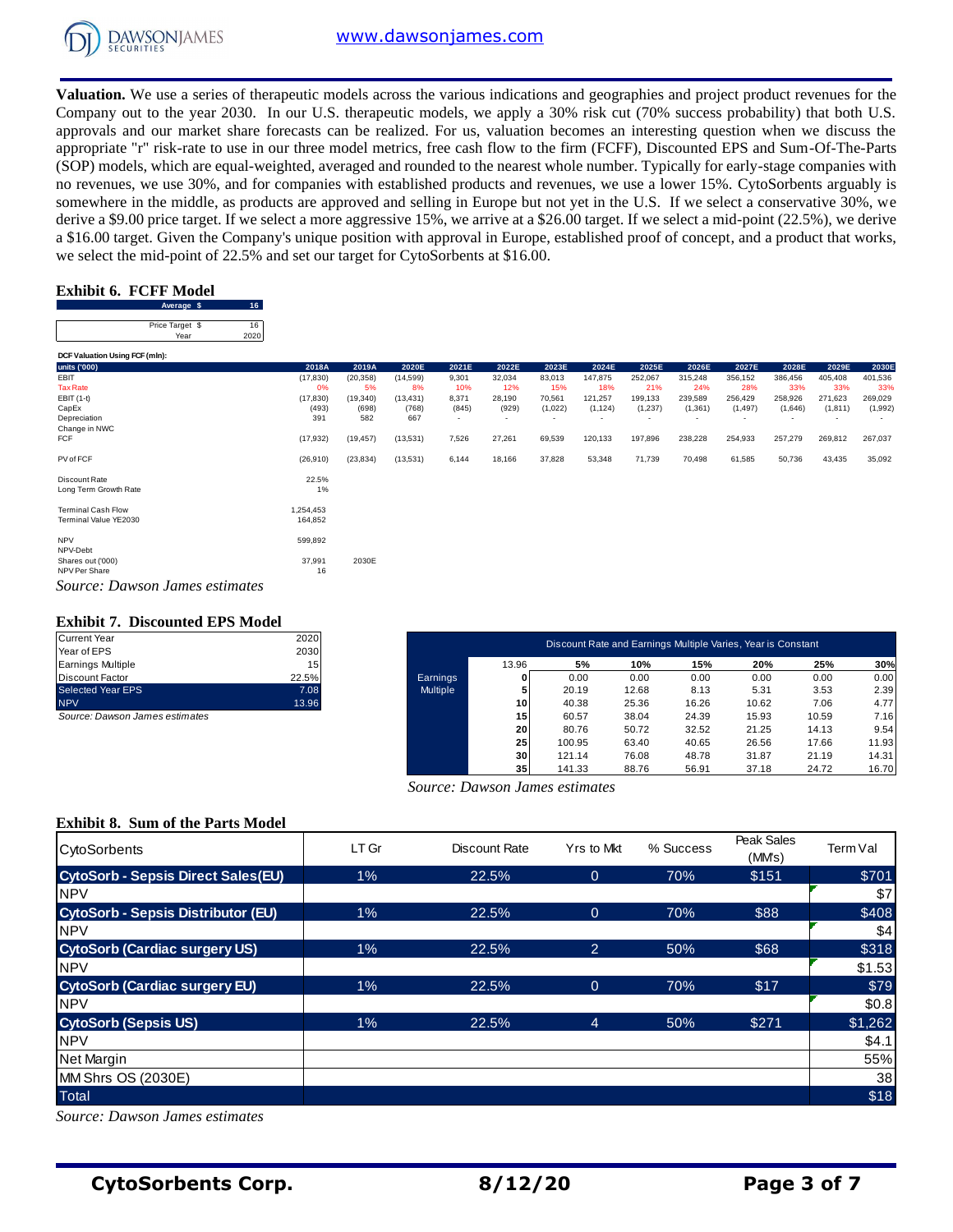

## **Risk Analysis**

**Market Share Risk:** CytoSorbents' potential inability to further grow product sales in the EU will hinder its profitability as more capital is invested in clinical trials to bring CytoSorb to the U.S. market. The Company's product represents a new treatment for critical care patients that may take longer for adoption than predicted.

**Regulatory Risk:** There may be certain regulatory risks related to CytoSorb approval in the U.S.

**Commercial Risk:** There is no guarantee that the Company will be able to develop and expand sales operations to offset research and development costs. Delays in U.S. commercialization will be negatively reflected in its valuation.

**Financial Risk:** The Company should be expected to raise capital in the near term. We assume a raise and dilution, but there is no guarantee that market conditions will be favorable.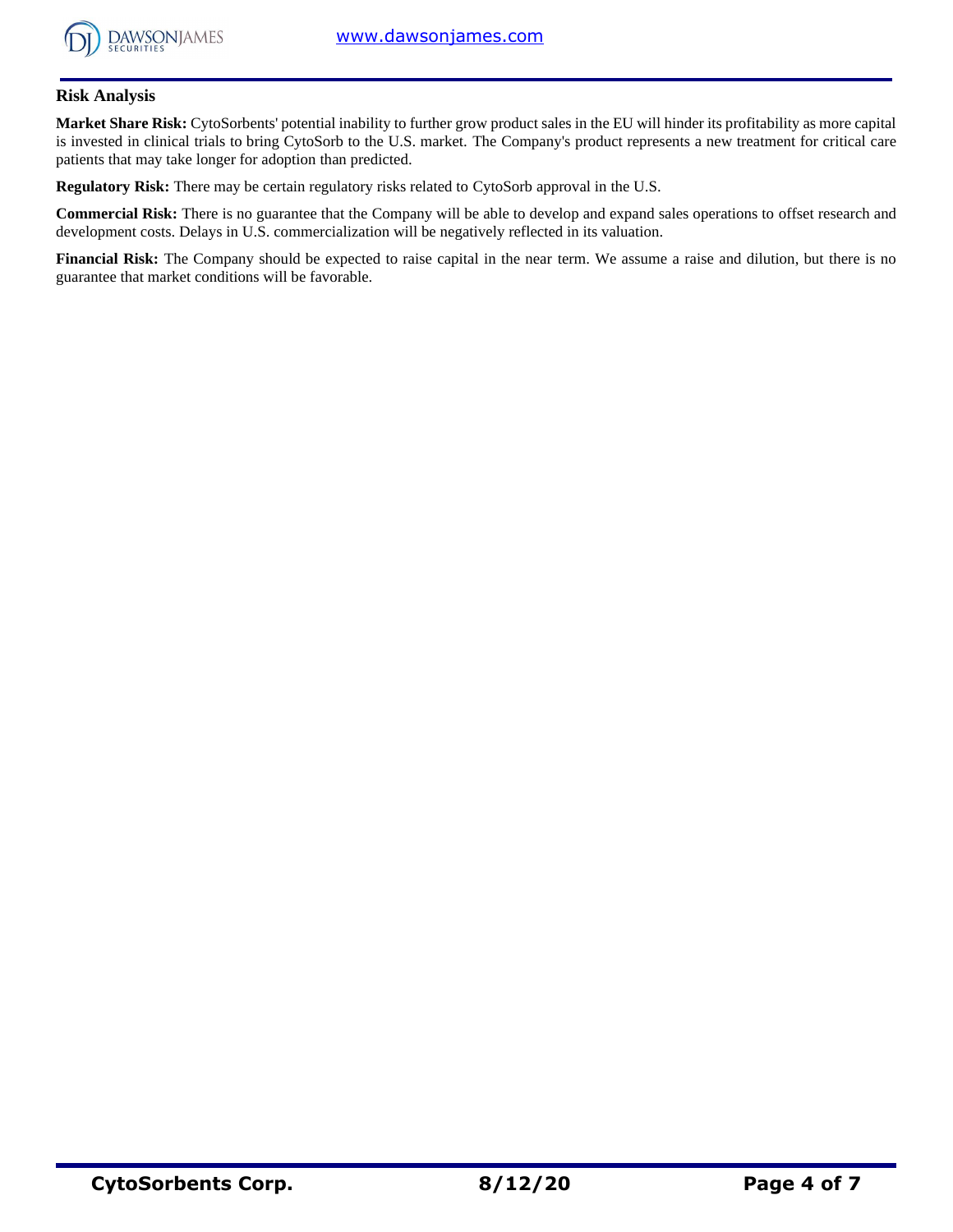

#### **Exhibit 9. Income Statement**

| CTSO.: Income Statement (\$000)<br>.: YE December 31  | 1Q19A         | 2Q19A        | 3Q19A                    | 4Q19A    | 2019A                    | 1Q20A        | 2Q20A   | 3Q20E   | 4Q20E                    | 2020E                 | 2021E                    | 2022E           | 2023E   | 2024E        | 2025E                    | 2026E           | 2027E   | 2028E           | 2029E       | 2030E                    |
|-------------------------------------------------------|---------------|--------------|--------------------------|----------|--------------------------|--------------|---------|---------|--------------------------|-----------------------|--------------------------|-----------------|---------|--------------|--------------------------|-----------------|---------|-----------------|-------------|--------------------------|
|                                                       |               |              |                          |          |                          |              |         |         |                          |                       |                          |                 |         |              |                          |                 |         |                 |             |                          |
| Revenue:                                              |               |              |                          |          | 22.766                   |              |         |         |                          |                       |                          |                 |         | 84.070       |                          |                 |         |                 | 150.699     |                          |
| CytoSorb Direct Sales (Germany, Austria, Switzerland) | 4,576         | 5,850        | 5,728                    | 6,612    |                          | 5,050        | 5.500   | 5,590   | 5,805                    | 21,500                | 40,239                   | 54,439          | 69,046  |              | 99,520                   | 115,405         | 131,735 | 148,520         |             | 150,699                  |
| CytoSorb Distributor (Rest of EU)                     |               |              |                          |          |                          | 2,350        | 2,800   | 2,497   | 2,593                    | 9,602                 | 13,336                   | 21,587          | 27,297  | 41,422       | 55,87                    | 70,651          | 85,766  | 86,763          | 87,771      | 87,771                   |
| CytoSorb (Cardiac surgery EU)                         |               |              |                          |          |                          | 710          | 1.160   | 780     | 810                      | 3,000                 | 6,866                    | 9,218           | 11,604  | 14.022       | 16,474                   | 16,589          | 16.705  | 16,822          | 16,940      | 16,940                   |
| CytoSorb (Cardiac surgery US)                         |               |              |                          |          |                          |              |         |         |                          |                       | $\overline{\phantom{a}}$ | $\sim$          | 16,294  | 21.899       | 27,593                   | 66,755          | 67,290  | 67,829          | 68,373      | 68,373                   |
| CytoSorb (sepsis US)                                  |               |              |                          |          |                          |              |         |         |                          |                       | 8,773                    | 17,846          | 45,376  | 92,302       | 187,755                  | 200,508         | 223,353 | 246,919         | 271,225     | 271,225                  |
| VetResQ                                               |               |              |                          |          |                          | 45           | 60      | 39      | 41                       | 150                   | 158                      | 165             | 174     | 182          | 191                      |                 |         |                 |             |                          |
| <b>Other Sales</b>                                    |               |              |                          |          |                          |              |         |         |                          |                       |                          |                 |         |              |                          |                 |         |                 |             |                          |
| <b>Total Product Sales</b>                            | 4.576         | 5.850        | 5.728                    | 6.612    | 22.766                   | 8.155        | 9.520   | 8.906   | 9.248                    | 34.252                | 69.372                   | 103.255         | 169.790 | 253,897      | 387.404                  | 469.908         | 524.849 | 566.853         | 595,008     | 595.008                  |
|                                                       |               |              |                          |          |                          |              |         |         |                          |                       |                          |                 |         |              |                          |                 |         |                 |             |                          |
| Royalty (HemoDefend US)                               |               |              |                          | ٠        |                          |              |         |         |                          |                       | . .                      |                 |         |              |                          |                 |         |                 |             |                          |
| Grant revenue                                         | 615           | 382          | 367                      | 820      | 2,184                    | 551          | 275     |         |                          | 826                   | $\overline{\phantom{a}}$ | ٠               |         |              |                          | ٠               |         |                 |             |                          |
| Other revenue                                         |               |              | $\overline{\phantom{a}}$ | ٠        | $\overline{\phantom{a}}$ | ٠            |         |         | $\overline{\phantom{a}}$ | ٠                     | $\overline{\phantom{a}}$ | $\sim$          |         |              | $\overline{\phantom{a}}$ | ٠               |         | $\overline{a}$  |             | $\overline{\phantom{a}}$ |
| <b>Total Revenue</b>                                  | 5.191         | 6.232        | 6.095                    | 7.432    | 24.950                   | 8.706        | 9.795   | 8.906   | 9.248                    | 35.078                | 69.372                   | 103.255         | 169.790 | 253.897      | 387.404                  | 469,908         | 524.849 | 566.853         | 595.008     | 595.008                  |
| <b>Expenses:</b>                                      |               |              |                          |          |                          |              |         |         |                          |                       |                          |                 |         |              |                          |                 |         |                 |             |                          |
| Costs of Goods Sold                                   | 1,738         | 1,834        | 1,696                    | 2,096    | 7,364                    | 2,385        | 3,250   | 1,781   | 1,850                    | 9,265                 | 13,874                   | 20,651          | 33,958  | 50.779       | 77,481                   | 93,982          | 104,970 | 113,371         | 119.002     | 119,002                  |
| %COGS                                                 | 38%           | 29%          | 25%                      | 25%      | 25%                      | 29%          | 20%     | 20%     | 20%                      | 20%                   | 20%                      | 20%             | 20%     | 20%          | 20%                      | 20%             | 20%     | 20%             | 20%         | 20%                      |
| Research and Development                              | 2,418         | 2,930        | 3,185                    | 3,559    | 12,092                   | 1,965        | 2,406   | 3,458   | 3,591                    | 13,301                | 14,631                   | 16,094          | 17,704  | 19,474       | 21,422                   | 23,564          | 25,920  | 28,512          | 31,364      | 34,500                   |
| %R&I                                                  |               |              | 56%                      | 54%      | 53%                      | 24%          | 25%     | 39%     | 39%                      | 39%                   |                          | 16%             | 10%     | 8%           |                          | 5%              | 5%      |                 | 5%          | 6%                       |
|                                                       | 53%           | 50%          |                          | 6,634    | 22,006                   |              | 6,591   | 6,580   | 6,833                    | 25,307                | 21%<br>29,103            | 32,013          | 32,653  | 33,307       | 6%<br>33,973             | 34,652          | 35,345  | 5%<br>36,052    |             | 37,509                   |
| Selling, General and Administrative<br>%SG&           | 4,758<br>104% | 4,506<br>77% | 6,108<br>107%            | 100%     | 97%                      | 6,317<br>77% | 69%     | 74%     | 74%                      | 74%                   | 42%                      | 31%             | 19%     | 13%          | 9%                       | 7%              |         |                 | 36,773<br>6 | 6%                       |
|                                                       |               |              |                          |          |                          |              |         |         |                          |                       |                          |                 |         |              |                          |                 | - 7%    | 6%              |             |                          |
| Legal, financial and other counseling                 | 561           | 592          | 733                      | 576      | 2,462                    | 519          | 846     | 640     | 665                      | 2,462                 | 2,462                    | 2,462           | 2,462   | 2,462        | 2,462                    | 2,462           | 2,462   | 2,462           | 2,462       | 2,462                    |
| <b>Total Expenses</b>                                 | 9.475         | 9.862        | 11.723                   | 12.864   | 43.924                   | 11.186       | 13.093  | 12.459  | 12.939                   | 49.676                | 60.071                   | 71.221          | 86.777  | 106.022      | 135.337                  | 154,660         | 168.697 | 180.397         | 189.600     | 193.472                  |
| Operating Income (Loss)                               | (4, 284)      | (3,630)      | (5,628)                  | (5, 432) | 18,974                   | (2,480)      | (3,298) | (3,554) | (3,690)                  | (14, 599)             | 9.301                    | 32,034          | 83.013  | 147.875      | 252.067                  | 315,248         | 356,152 | 386.456         | 405.408     | 401,536                  |
| Interest income (expense), net                        | (205)         | (214)        | (302)                    |          |                          |              |         |         |                          |                       |                          |                 |         |              |                          |                 |         |                 |             |                          |
| Gain (loss) on foreign currency transactions          | (393)         | 297          | (956)                    | (332)    | (1, 384)                 | (668)        | (274)   |         |                          |                       |                          |                 |         |              |                          |                 |         |                 |             |                          |
| Change in warrant liability                           |               |              |                          |          |                          | (306)        |         |         |                          |                       |                          |                 |         |              |                          |                 |         |                 |             |                          |
| Other income (expense), net                           |               |              |                          |          |                          |              | 705     |         |                          |                       |                          |                 |         |              |                          |                 |         |                 |             |                          |
|                                                       |               |              |                          |          |                          |              |         |         |                          |                       |                          |                 |         |              |                          |                 |         |                 |             |                          |
| <b>Total Other Income</b>                             | (598)         | 83           | (1,258)                  | (332)    | (1, 384)                 | (974)        | 431     |         |                          |                       |                          |                 |         |              |                          |                 |         |                 |             |                          |
| <b>Pretax Income</b>                                  | (4.882)       | (3.547)      | (6.886)                  | (5,764)  | (20.358)                 | (3.454)      | (2.867) | (3.554) | (3.690)                  | (14.599)              | 9.301                    | 32.034          | 83.013  | 147.875      | 252.067                  | 315.248         | 356.152 | 386,456         | 405.408     | 401.536                  |
|                                                       |               |              |                          |          |                          |              |         |         |                          |                       |                          |                 |         |              |                          |                 |         |                 |             |                          |
| Income Tax Benefit (Provision)                        |               |              |                          | 1,092    | 1,092                    |              |         | (284)   | (295)                    | (1, 168)              | 930                      | 3,844           | 12,452  | 26.617       | 52,934                   | 75,660          | 99,723  | 127,531         | 133.784     | 132,507                  |
| <b>Tax Rate</b>                                       |               | 5%           | 5%                       |          | 59                       | 8%           | 8%      | 8%      | $R^{\prime}$             | <b>R</b> <sup>Q</sup> | 10 <sup>1</sup>          | 12 <sup>9</sup> | 159     | 189          | 21                       | 24 <sup>°</sup> | 28'     | 33 <sup>0</sup> | 33'         | 339                      |
| <b>GAAP Net Income (Loss)</b>                         | (4.882)       | (3.547)      | (6.886)                  | (4,672)  | (19, 266)                | (3.454)      | (2.867) | (3.270) | (3.395)                  | (13, 431)             | 8.371                    | 28,190          | 70,561  | 121.257      | 199.133                  | 239.589         | 256,429 | 258,926         | 271.623     | 269,029                  |
| <b>GAAP-EPS</b>                                       |               | (0.11)       |                          |          |                          |              | (0.08)  |         |                          |                       | 0.23                     |                 |         |              | 5.35                     | 6.41            |         | 6.87            | 7.18        |                          |
| GAAP-EPS (Dil)                                        | (0.15)        |              | (0.21)                   | (0.14)   | (0.62)                   | (0.10)       |         | (0.09)  | (0.09)                   | (0.36)<br>(0.37)      | 0.23                     | 0.77<br>0.77    | 1.91    | 3.27<br>3.27 | 5.35                     |                 | 6.83    | 6.87            | 7.18        | 7.08<br>7.08             |
|                                                       | (0.15)        | (0.11)       | (0.21)                   | (0.14)   | (0.60)                   | (0.10)       | (0.08)  | (0.09)  | (0.09)                   |                       |                          |                 | 1.91    |              |                          | 6.41            | 6.83    |                 |             |                          |
| Wgtd Avg Shrs (Bas) - '000s                           | 31,931        | 32,267       | 32,366                   | 32,450   | 32,253                   | 33,981       | 36,483  | 36,520  | 36,556                   | 35,885                | 36,648                   | 36,795          | 36,942  | 37,090       | 37,239                   | 37,388          | 37,538  | 37,688          | 37.839      | 37,991                   |
| Watd Ava Shrs (Dil) - '000s                           | 31.931        | 32.267       | 32.366                   | 32.450   | 32.253                   | 33.981       | 36.483  | 36.520  | 36,556                   | 35.885                | 36.648                   | 36.795          | 36.942  | 37.090       | 37.239                   | 37,388          | 37.538  | 37,688          | 37.839      | 37,991                   |

*Source: Dawson James estimates and company reports*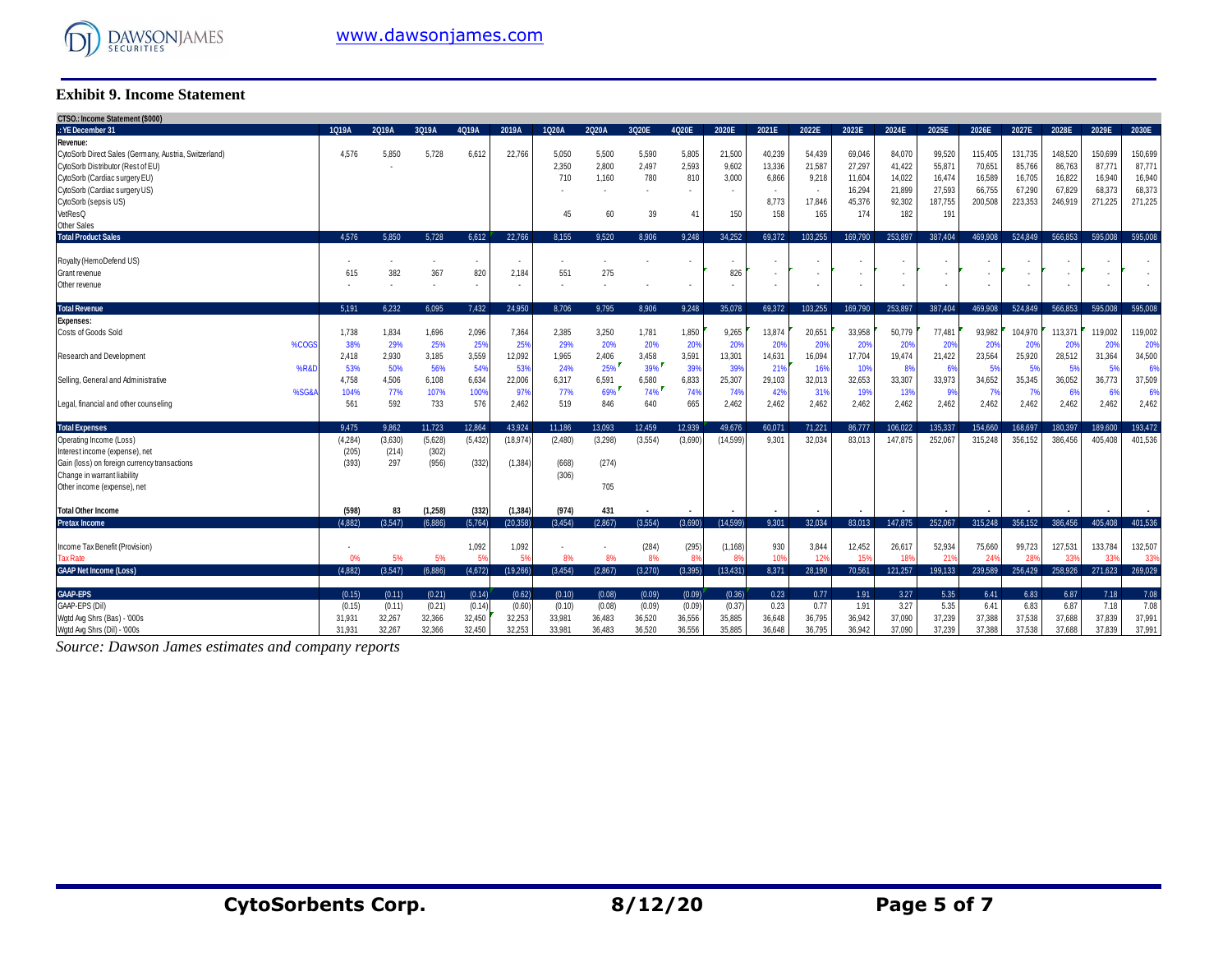

# **Important Disclosures:**

Companies mentioned in this report include:





Price target and rating changes over the past three years:

- Initiated Buy July 11,  $2019$  Price Target \$15.00
- Update Buy August 12, 2019 Price Target \$15.00
- Update Buy August 15, 2019 Price Target \$15.00 Update – Buy – August 19, 2019 – Price Target \$15.00
- Update Buy November 6, 2019 Price Target \$15.00
- Update Buy February 19, 2020 Price Target \$15.00
- Price Target Increase Buy March 9, 2020 Price Target \$17.00
- Update Buy March 25, 2020 Price Target \$17.00
- Update Buy April 13, 2020 Price Target \$17.00
- Update Buy May  $6, 2020$  Price Target \$17.00
- Update Buy June 9, 2020 Price Target \$17.00
- Update Buy July 31, 2020 Price Target \$15.00
- Update Buy August 12, 2020 Price Target \$16.00

Dawson James Securities, Inc. (the "Firm") is a member of the Financial Industry Regulatory Authority ("FINRA") and the Securities Investor Protection Corporation ("SIPC").

The Firm does not make a market in the securities of the subject Company (s). The Firm has NOT engaged in investment banking relationships with CTSO in the prior twelve months, as a manager or co-manager of a public offering and has NOT received compensation resulting from those relationships. The Firm may seek compensation for investment banking services in the future from the subject Company (s). The Firm has NOT received any other compensation from the subject Company (s) in the last 12 months for services unrelated to managing or co-managing of a public offering.

Neither the research analyst(s) whose name appears on this report nor any member of his (their) household is an officer, director or advisory board member of these companies. The Firm and/or its directors and employees may own securities of the Company (s) in this report and may increase or decrease holdings in the future. As of July 31, 2020, the Firm as a whole did not beneficially own 1% or more of any class of common equity securities of the subject company(s) of this report. The Firm, its officers, directors, analysts or employees may affect transactions in and have long or short positions in the securities (or options or warrants related to those securities) of the Company (s) subject to this report. The Firm may affect transactions as principal or agent in those securities.

Analysts receive no direct compensation in connection with the Firm's investment banking business. All Firm employees, including the analyst(s) responsible for preparing this report, may be eligible to receive non-product or service-specific monetary bonus compensation that is based upon various factors, including total revenues of the Firm and its affiliates as well as a portion of the proceeds from a broad pool of investment vehicles consisting of components of the compensation generated by investment banking activities, including but not limited to shares of stock and/or warrants, which may or may not include the securities referenced in this report.